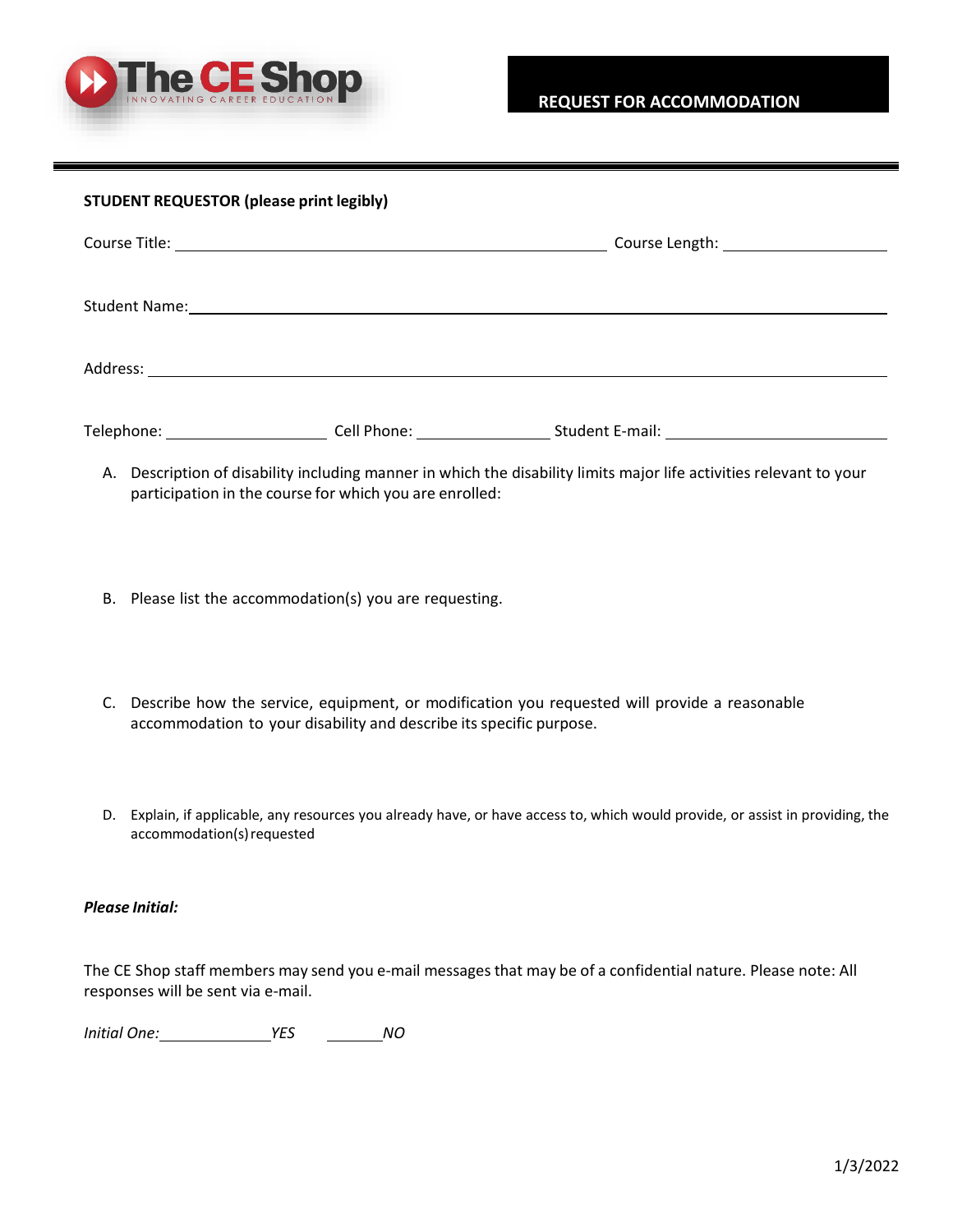

#### **SECTION II:DOCUMENTATION OF DISABILITY**

Students requesting support services and/or reasonable accommodations from The CE Shop, Inc. are required to submit documentation of a disabling condition to verify eligibility.

This documentation may be provided either (1) by having an appropriate professional provide the requested information below or (2) attaching existing, current documentation of the disability from an appropriate professional which includes the information request below.

# **TO BE PROVIDED BY HEALTH CARE PROVIDER OR DIAGNOSTIC PROFESSIONAL**

Documentation should be provided on professional letterhead with the name, title, address, and phone number of the professional.

- A. The credentials of the evaluator(s). Documentation is to be provided by a licensed or otherwise properly credentialed professional who has undergone appropriate and comprehensive training and has relevant experience. Documentation will include the type of license and the license number of the professional.
- B. A diagnostic statement identifying the disability, description of the diagnostic methodology used, description of the current functional limitations, description of current and past accommodations, services and/or medications. Documentation will include a clear diagnostic statement that indicates how the condition was diagnosed, provides information on the functional impact, and details the typical progression or prognosis of the condition.
- C. Recommendations for accommodations, adaptive devices, assistive services, compensatory strategies, and/or collateral support service.